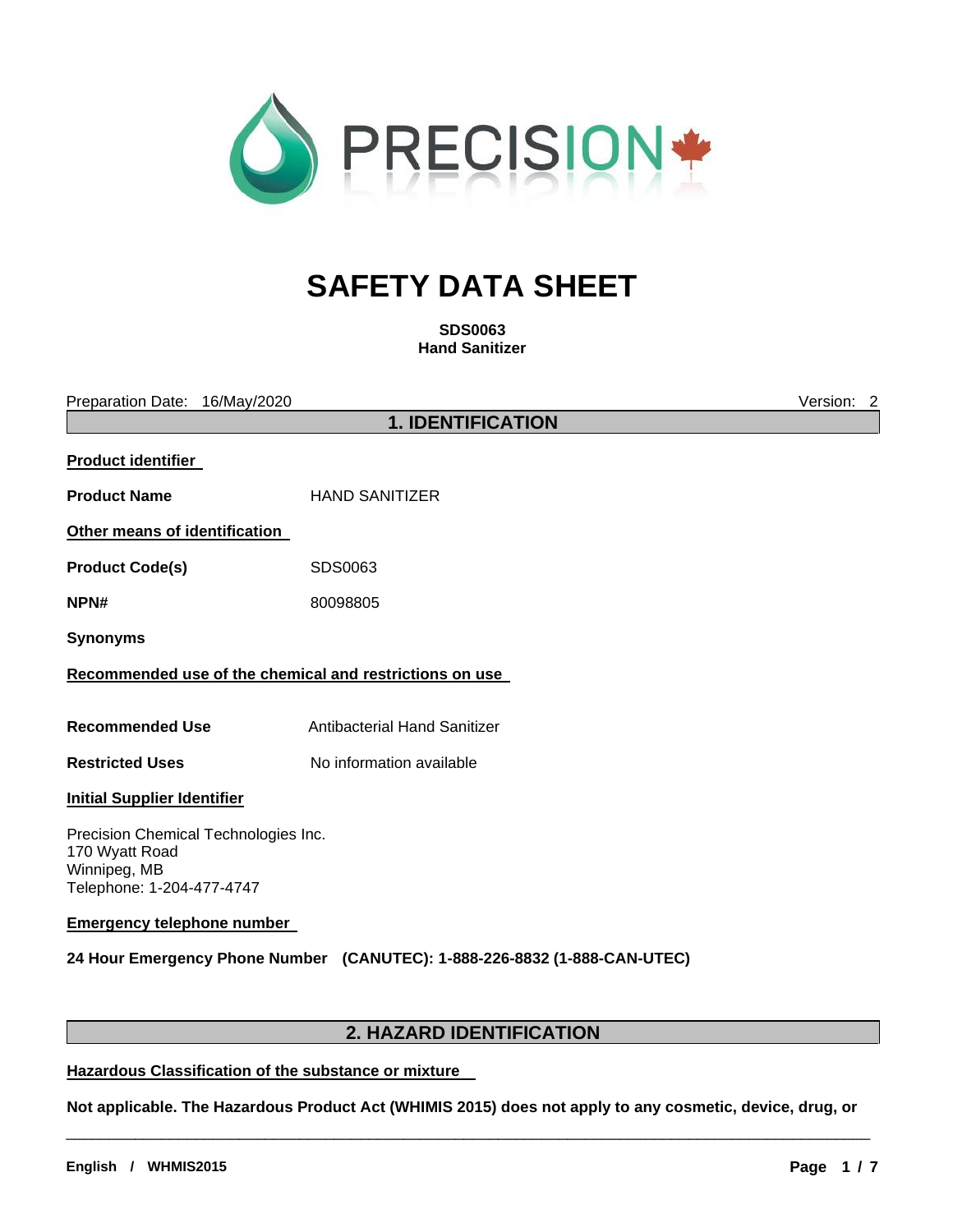**food, as defined in section 2 of the Food and Drugs Act, as per SCHEDULE 1 – NON-APPLICATION OF PART II.**

\_\_\_\_\_\_\_\_\_\_\_\_\_\_\_\_\_\_\_\_\_\_\_\_\_\_\_\_\_\_\_\_\_\_\_\_\_\_\_\_\_\_\_\_\_\_\_\_\_\_\_\_\_\_\_\_\_\_\_\_\_\_\_\_\_\_\_\_\_\_\_\_\_\_\_\_\_\_\_\_\_\_\_\_\_\_\_\_\_\_\_\_\_

# **Label elements**

No labelling applicable. This product is exempt from labelling under WHIMIS 2015.

# **Hazard pictograms**



## **Signal Word: Flammable**

## **Hazard statements**

No additional information.

## **Precautionary Statements**

**Prevention** Flammable

**Response** See section 5

**Storage** See section 7

**Disposal** See section 13

#### **Unknown acute toxicity**  No information available

# **3. COMPOSITION/INFORMATION ON INGREDIENTS**

# **Mixture**

| .<br>∍ام» ماد<br>we | ifier<br><b>Product</b> | % |
|---------------------|-------------------------|---|
|                     |                         |   |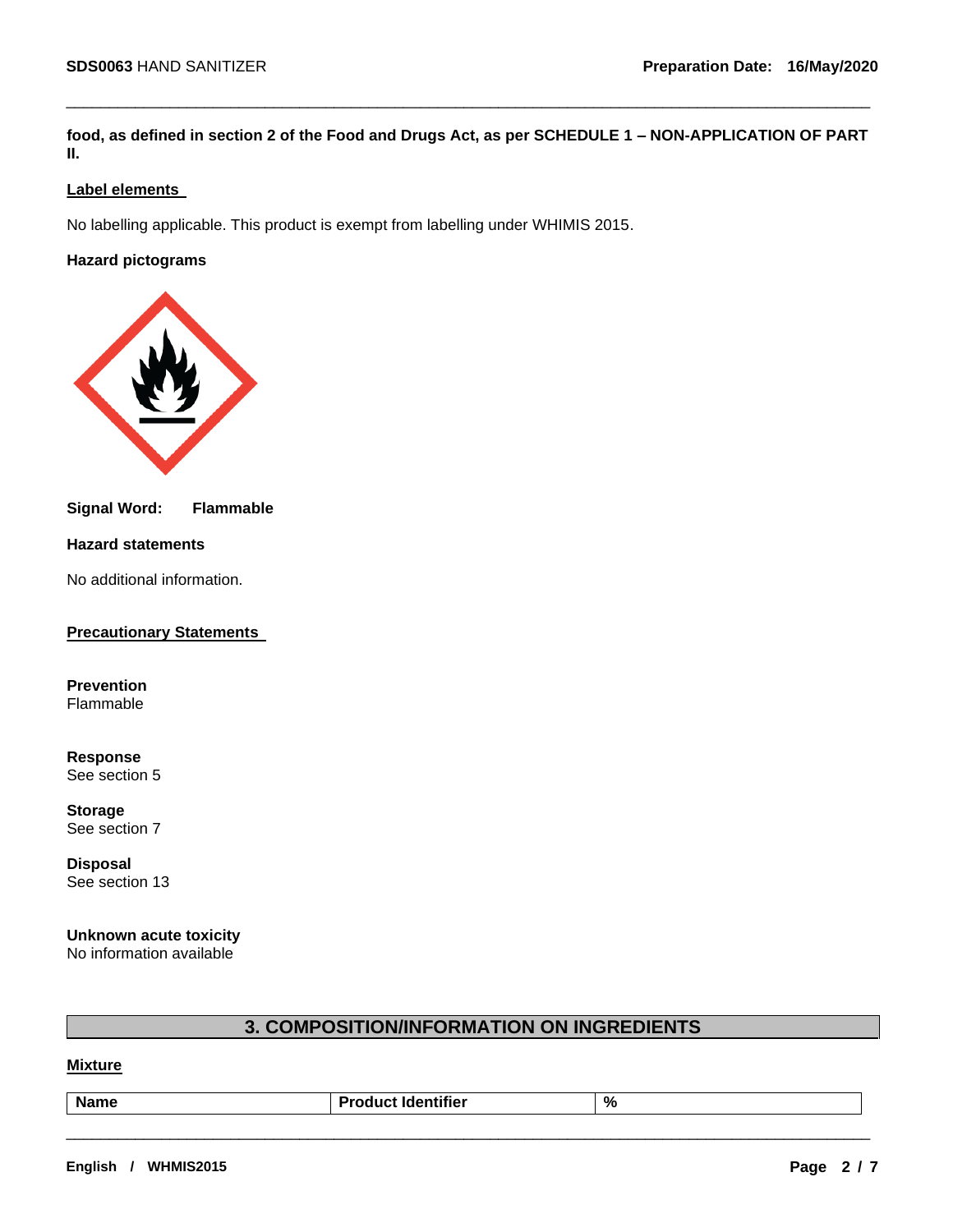|  | - - -<br>--<br>–unv'<br>_____ | . . | 73% |
|--|-------------------------------|-----|-----|
|--|-------------------------------|-----|-----|

\_\_\_\_\_\_\_\_\_\_\_\_\_\_\_\_\_\_\_\_\_\_\_\_\_\_\_\_\_\_\_\_\_\_\_\_\_\_\_\_\_\_\_\_\_\_\_\_\_\_\_\_\_\_\_\_\_\_\_\_\_\_\_\_\_\_\_\_\_\_\_\_\_\_\_\_\_\_\_\_\_\_\_\_\_\_\_\_\_\_\_\_\_

# **4. FIRST AID**

#### **Description of first aid measures**

#### **After inhalation**

If breathing is difficult, remove victim to fresh air and keep at rest in a position comfortable for breathing. Get medical advice/attention if you feel unwell.

#### **Eye contact**

Immediately flush eyes with plenty of water for at least 15 minutes. If easy to do, remove contact lenses, if worn. If irritation persists, get medical attention.

#### **Skin contact**

If irritation occurs, flush skin with plenty of water. Get medical attention if irritation persists.

#### **Ingestion**

If swallowed, do NOT induce vomiting unless directed to do so by medical personnel. Never give anything by mouth to an unconscious person. Get medical advice/attention.

#### **Self-protection of the first aider**

#### **Most important symptoms and effects, both acute and delayed:**

Symptoms/Injuries after inhalation: None under normal use. May cause slight irritation.

Symptoms/Injuries after eye contact: Causes serious eye irritation. Symptoms may include discomfort or pain, excess blinking and tear production, with marked redness and swelling of the conjunctiva.

Symptoms/Injuries after skin contact: None under normal use. May cause slight skin irritation in sensitive individuals. Symptoms/Injuries after ingestion: Not a normal route of exposure. May be harmful if swallowed.

## **Indication of any immediate medical attention and special treatment needed:**

Symptoms may not appear immediately. In case of accident or if you feel unwell, seek medical advice immediately (show the label or SDS where possible).

#### **Note to physicians**

# **5. FIRE-FIGHTING MEASURES**

#### **Suitable Extinguishing Media**

Carbon Dioxide. Dry chemical. Water spray. Alcohol-resistant foam.

#### **Specific hazards arising from the substance or mixture**

Fire hazard: Products of combustion may include and are not limited to oxides of carbon. Highly flammable liquid and vapor.

\_\_\_\_\_\_\_\_\_\_\_\_\_\_\_\_\_\_\_\_\_\_\_\_\_\_\_\_\_\_\_\_\_\_\_\_\_\_\_\_\_\_\_\_\_\_\_\_\_\_\_\_\_\_\_\_\_\_\_\_\_\_\_\_\_\_\_\_\_\_\_\_\_\_\_\_\_\_\_\_\_\_\_\_\_\_\_\_\_\_\_\_\_

#### **Explosion hazard**

May form flammable/explosive vapor-air mixture.

#### **Special protective equipment for fire-fighters**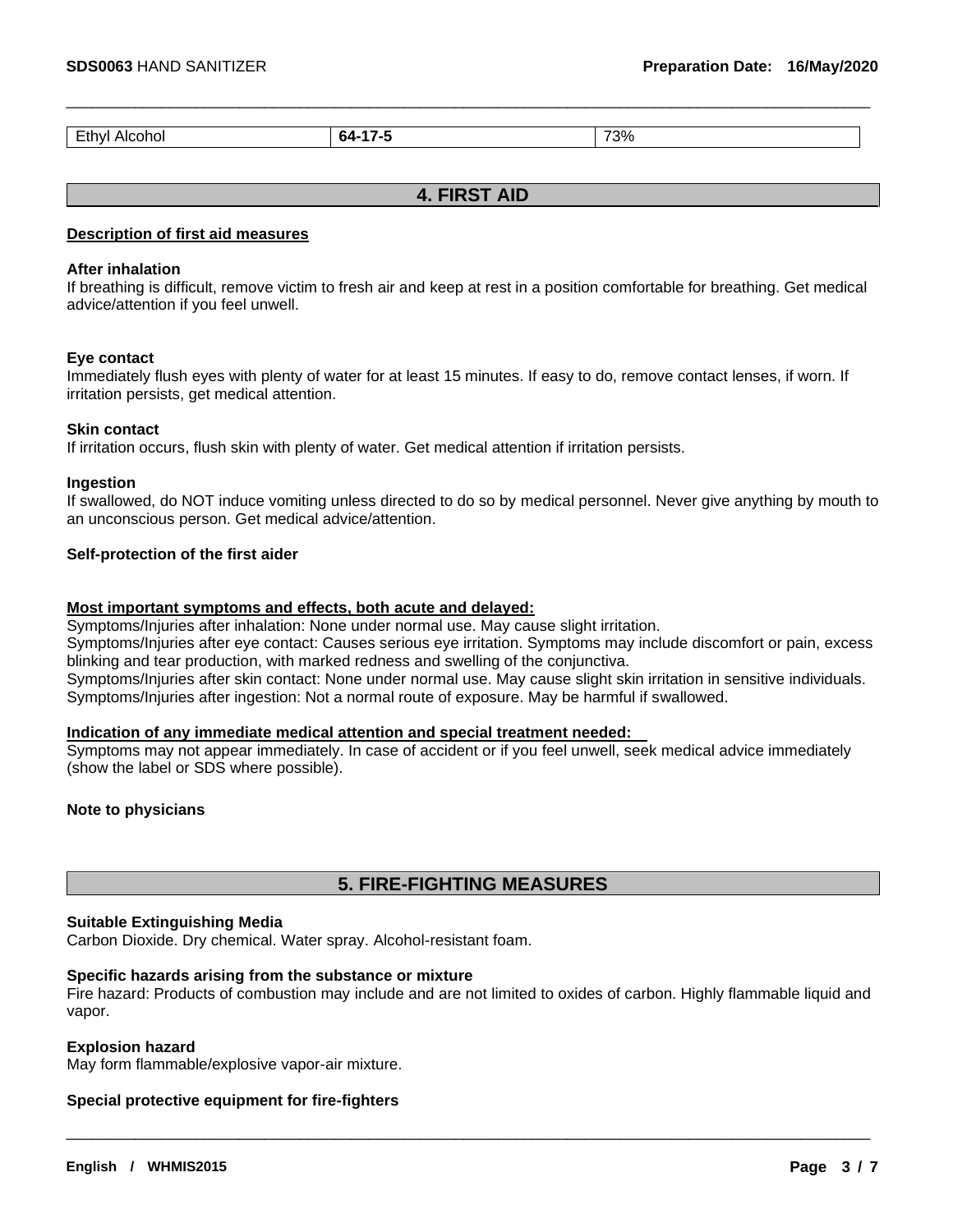Keep upwind of fire. Wear full respiratory and bunker gear protection.

# **6. ACCIDENTAL RELEASE MEASURES**

\_\_\_\_\_\_\_\_\_\_\_\_\_\_\_\_\_\_\_\_\_\_\_\_\_\_\_\_\_\_\_\_\_\_\_\_\_\_\_\_\_\_\_\_\_\_\_\_\_\_\_\_\_\_\_\_\_\_\_\_\_\_\_\_\_\_\_\_\_\_\_\_\_\_\_\_\_\_\_\_\_\_\_\_\_\_\_\_\_\_\_\_\_

#### **Personal precautions, protective equipment and emergency procedures**

There is not protective equipment required under normal use.

#### **Environmental precautions**

No additional information available.

#### **Methods and materials for containment and cleaning up**

Small spills can be absorbed with cloth of paper. Thoroughly wash the area with water and dry afterwards.

# **7. HANDLING AND STORAGE**

#### **Precautions for safe handling**

Handle containers with care because residual vapors are flammable. Avoid contact with eyes, breathing vapor, and do not swallow.

Keep away from sources of ignition- NO SMOKING!

#### **Conditions for safe storage, including any incompatibilities**

Keep out of reach of children. Store at room temperature. Keep container tightly closed. Keep in well ventilated area.

# **8. EXPOSURE CONTROLS/PERSONAL PROTECTION**

#### **Control parameters**

#### **Exposure Limits**

No special precautions required.

## **Appropriate engineering controls**

No special precautions required.

#### **Individual protection measures, such as personal protective equipment**

#### **Eye/face protection**

Safety glasses with side shields (or goggles) and a face shield.

#### **Hand protection**

None necessary under normal conditions of use.

#### **Respiratory protection**

None necessary under normal conditions of use. Ventilation is recommended for prolonged exposure in confined area.

\_\_\_\_\_\_\_\_\_\_\_\_\_\_\_\_\_\_\_\_\_\_\_\_\_\_\_\_\_\_\_\_\_\_\_\_\_\_\_\_\_\_\_\_\_\_\_\_\_\_\_\_\_\_\_\_\_\_\_\_\_\_\_\_\_\_\_\_\_\_\_\_\_\_\_\_\_\_\_\_\_\_\_\_\_\_\_\_\_\_\_\_\_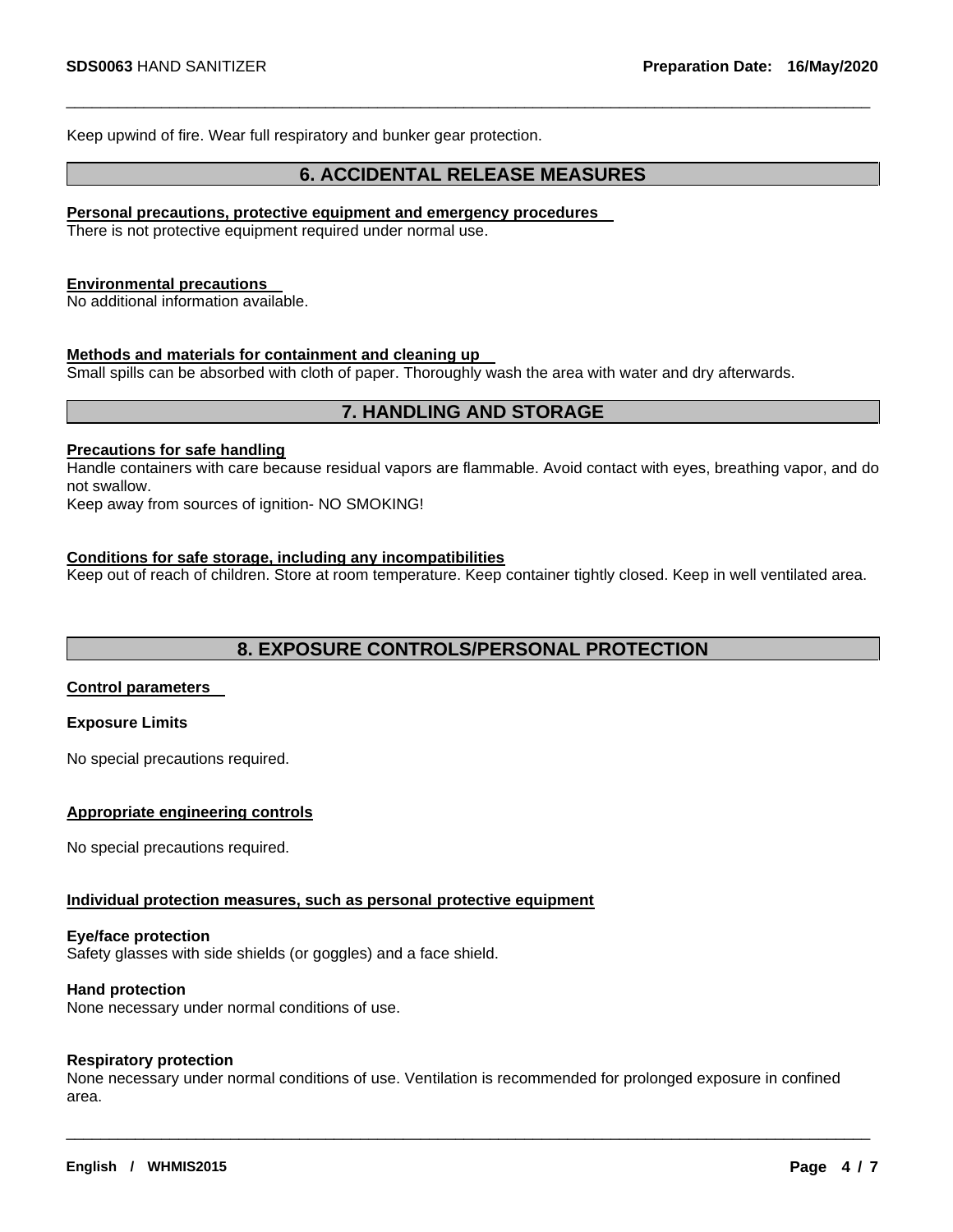# **9. PHYSICAL AND CHEMICAL PROPERTIES**

\_\_\_\_\_\_\_\_\_\_\_\_\_\_\_\_\_\_\_\_\_\_\_\_\_\_\_\_\_\_\_\_\_\_\_\_\_\_\_\_\_\_\_\_\_\_\_\_\_\_\_\_\_\_\_\_\_\_\_\_\_\_\_\_\_\_\_\_\_\_\_\_\_\_\_\_\_\_\_\_\_\_\_\_\_\_\_\_\_\_\_\_\_

#### **Information on basic physical and chemical properties**

| Appearance                          |                                     |
|-------------------------------------|-------------------------------------|
| <b>Physical state</b>               | Liquid gel                          |
| Color                               | Clear                               |
| Odor                                | None                                |
| <b>Odor threshold</b>               | No data                             |
| <b>PROPERTIES</b>                   | Values                              |
| рH                                  | $7.0 - 8.0$                         |
| Melting point / freezing point      | No data available                   |
| Initial boiling point/boiling range | No data available                   |
| <b>Flash point</b>                  | 20 C closed cup                     |
| <b>Evaporation rate</b>             | No data available                   |
| Flammability (solid, gas)           | Flammable Liquid                    |
| Vapor pressure                      | No data available                   |
| <b>Relative density</b>             | 0.92                                |
| <b>Specific Gravity</b>             | No data available                   |
| <b>Water solubility</b>             | No data available.                  |
| Auto ignition temperature           | No data available                   |
| <b>Decomposition temperature</b>    | No data available                   |
| <b>Kinematic viscosity</b>          | No data available                   |
| Viscosity                           |                                     |
|                                     | <b>10. STABILITY AND REACTIVITY</b> |

## **Reactivity/Chemical Stability**

No dangerous reaction under conditions of normal use. Stable under normal storage conditions. May form flammable/explosive vapor-air mixture.

#### **Possibility of hazardous reactions**

No dangerous reaction known under conditions of normal use.

#### **Conditions to avoid**

Contact with incompatible materials. Do not mix with other chemicals.

## **Incompatible materials**

Heat, Incompatible materials. Sources of ignitions.

## **Hazardous decomposition products**

May include, and are not limited to oxides of carbon.

# **11. TOXICOLOGICAL INFORMATION**

\_\_\_\_\_\_\_\_\_\_\_\_\_\_\_\_\_\_\_\_\_\_\_\_\_\_\_\_\_\_\_\_\_\_\_\_\_\_\_\_\_\_\_\_\_\_\_\_\_\_\_\_\_\_\_\_\_\_\_\_\_\_\_\_\_\_\_\_\_\_\_\_\_\_\_\_\_\_\_\_\_\_\_\_\_\_\_\_\_\_\_\_\_

## **Information on likely routes of exposure**

#### **Inhalation**

None under normal use. May cause slight irritation.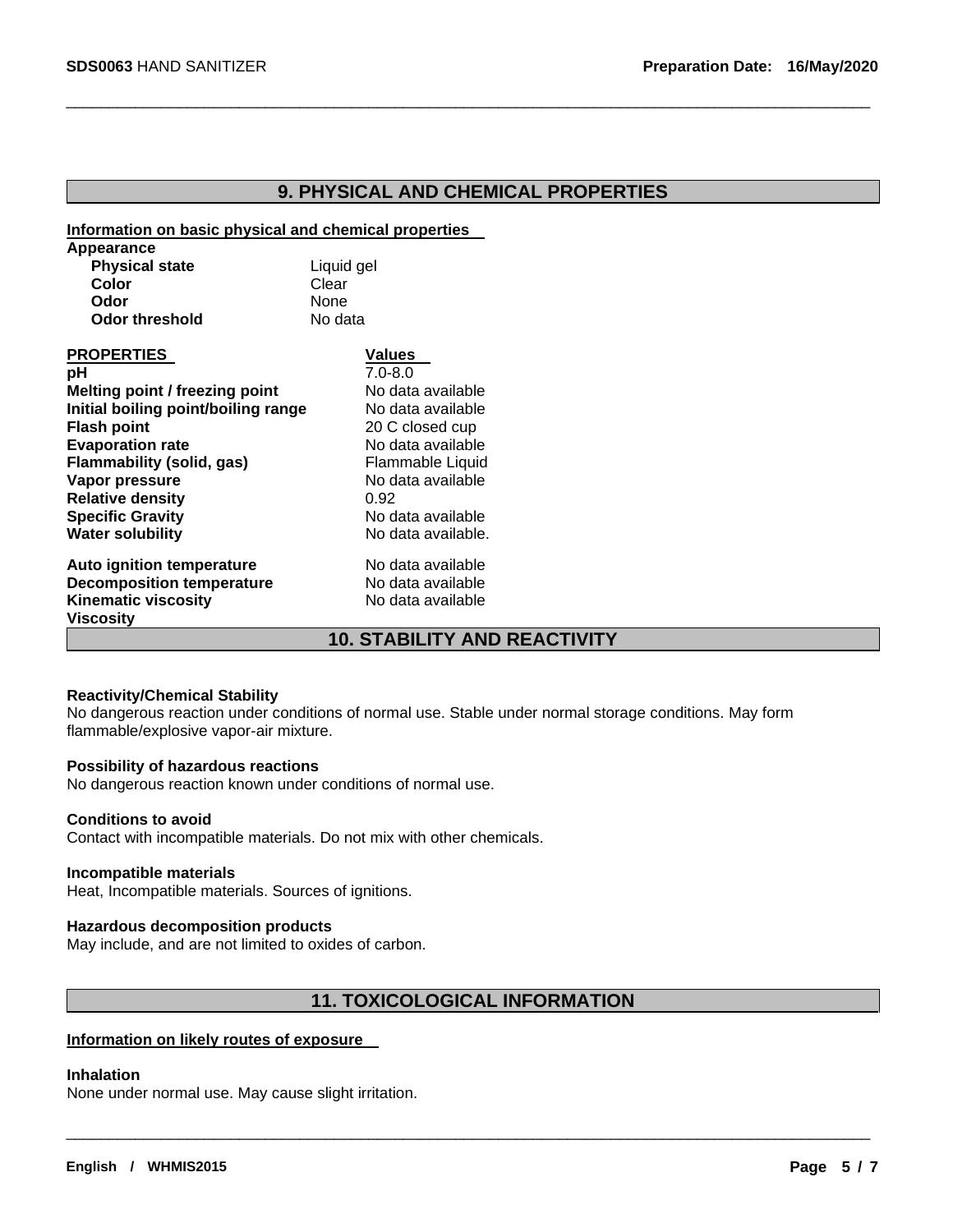#### **Eye contact**

Causes serious eye irritation. Symptoms may include discomfort or pain, excess blinking and tear production, with marked redness and swelling.

\_\_\_\_\_\_\_\_\_\_\_\_\_\_\_\_\_\_\_\_\_\_\_\_\_\_\_\_\_\_\_\_\_\_\_\_\_\_\_\_\_\_\_\_\_\_\_\_\_\_\_\_\_\_\_\_\_\_\_\_\_\_\_\_\_\_\_\_\_\_\_\_\_\_\_\_\_\_\_\_\_\_\_\_\_\_\_\_\_\_\_\_\_

#### **Skin contact**

None under normal use. May cause slight skin irritation for individuals.

#### **Ingestion**

Not a normal route of exposure. May be harmful if swallowed.

#### **Information on toxicological effects**

#### **Symptoms**

Burning pain and severe corrosive skin damage. Causes serious eye damage. Symptoms may include stinging, tearing, redness, swelling, and blurred vision. Permanent eye damage including blindness could result.

# **12. ECOLOGICAL INFORMATION**

| <b>Ecotoxicity</b>            | No known significant effects or critical hazards. |
|-------------------------------|---------------------------------------------------|
| Persistence and degradability | No information available.                         |
| <b>Bioaccumulation</b>        | No information available.                         |
| Other adverse effects         | No information available.                         |

# **13. DISPOSAL CONSIDERATIONS**

#### **Waste treatment methods**

Collect and reclaim or reclaim or dispose in sealed containers at licensed waste disposal site. Do not allow materials to drain into sewage/water supplies. Dispose of contents/container in accordance with local/ regional/ national/ international/ regulations.

# **14. TRANSPORT INFORMATION**

\_\_\_\_\_\_\_\_\_\_\_\_\_\_\_\_\_\_\_\_\_\_\_\_\_\_\_\_\_\_\_\_\_\_\_\_\_\_\_\_\_\_\_\_\_\_\_\_\_\_\_\_\_\_\_\_\_\_\_\_\_\_\_\_\_\_\_\_\_\_\_\_\_\_\_\_\_\_\_\_\_\_\_\_\_\_\_\_\_\_\_\_\_

#### **TDG (Canada):**

| <b>UN Number</b>        | UN1170                                                       |
|-------------------------|--------------------------------------------------------------|
| <b>Shipping name</b>    | ETHYL ALCOHOL SOLUTION with more than 24% ethanol, by volume |
| <b>Class</b>            |                                                              |
| <b>Packing Group</b>    | Ш                                                            |
| <b>Marine pollutant</b> | N/A                                                          |

## **DOT (U.S.)**